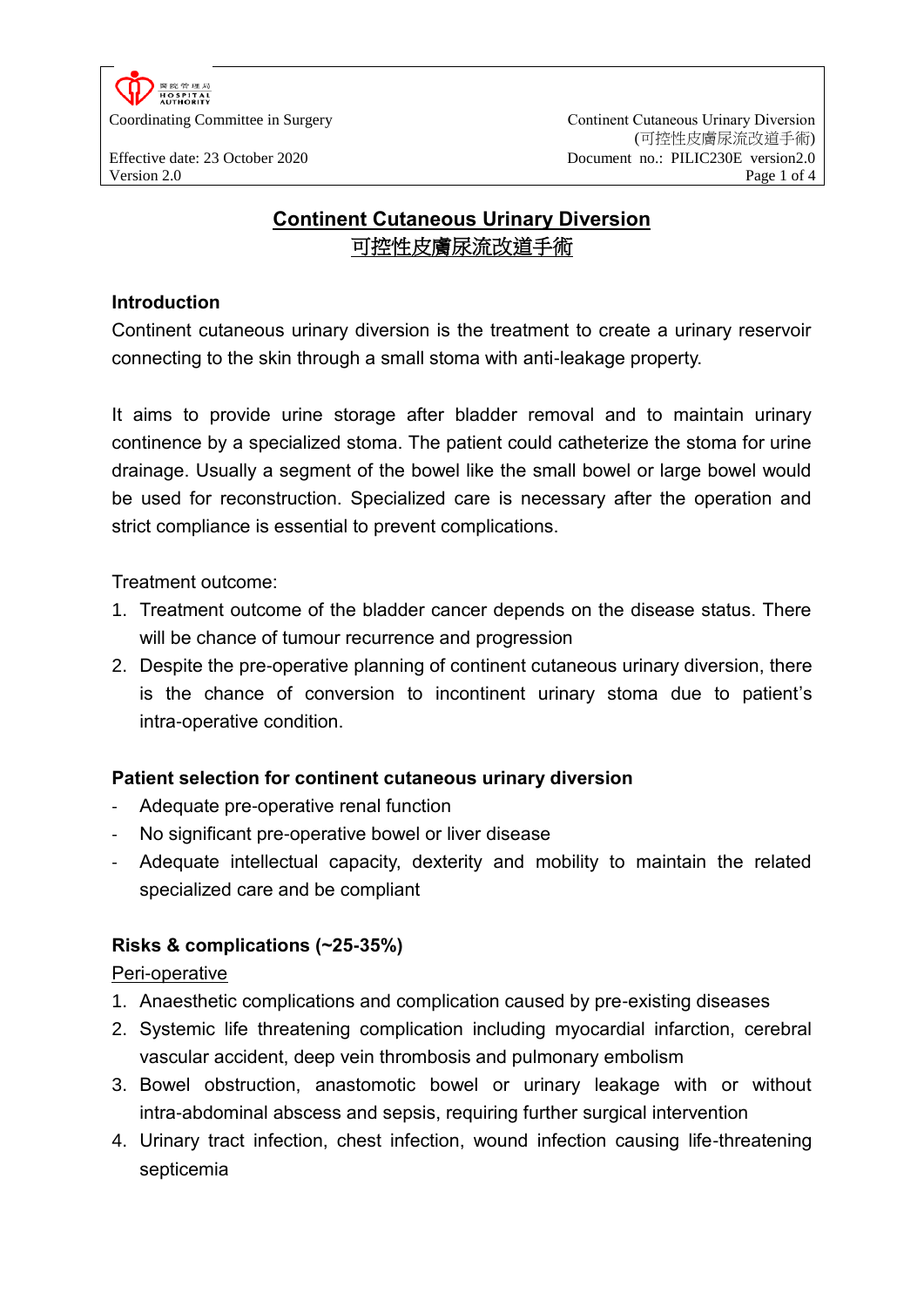

5. Ileus of the bowel causing prolonged period of oral feeding restriction and parenteral nutritional support

#### Post-operative

- 1. Anastomotic stricture, ureteric stricture and fistula formation
- 2. Stomal stenosis or difficulty in catheterization of the stoma requiring surgical revision
- 3. Urinary incontinence through the stoma (6-20%)
- 4. Rupture of the "new" bladder
- 5. Bowel obstruction or change of bowel habit
- 6. Renal impairment and electrolyte imbalance
- 7. Urinary stone formation and urinary tract infection
- 8. Incisional or inguinal hernia requiring surgical intervention
- 9. Further intervention including operation for management of complications
- 10.Mortality (~5%) related to tumour surgery, complications or pre-existing diseases

This list is not exhaustive and rare complications are not listed.

## **Pre-operative preparation**

- 1. Patient will have a general physical examination and an evaluation of blood, renal function, ECG and chest x-ray; medical consultation will be arranged if necessary.
- 2. Patients may be given medication one to two days before the operation to clean their bowel to facilitate the operation.
- 3. Intermittent self-catheterization and bladder washout technique would be educated by doctors or nurses to facilitate urinary drainage and prevent mucus retention.
- 4. Stoma siting would be done before the operation.
- 5. Patients should not eat or drink anything for 6 to 8 hours before operation (start at mid-night if the operation is scheduled in the morning; start after breakfast if the operation is scheduled in the afternoon)
- 6. Patient may be given intravenous infusion or medicine before being brought to the operating room.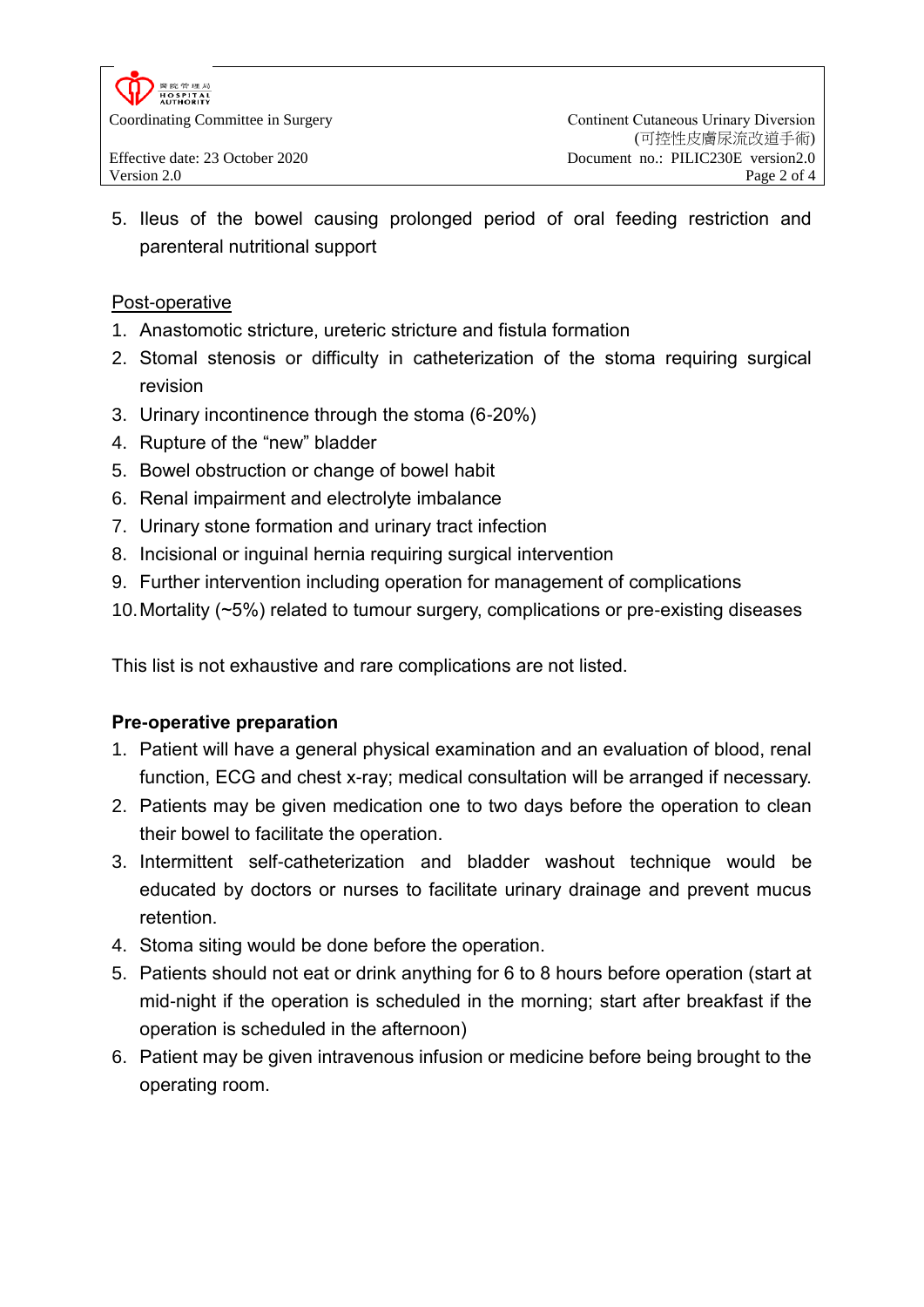

## **Post-operation care**

#### Early post-operative period

- 1. You may have a thin, plastic tube in your nose +/- your abdomen for drainage purpose for a few days.
- 2. Pain would be controlled with medicine
- 3. Monitoring, antibiotics cover, blood transfusion and fluid replacement may be required.
- 4. You may be kept nil by mouth in early post-operative period. Your diet will be gradually resumed as your condition improves and as you tolerate it.
- 5. The urinary catheters would be irrigated and aspirated for any mucus and blood clot to prevent catheter blockage and the "new" bladder rupture.
- 6. An imaging study may be done before removal of the urinary catheters to ensure the "new" bladder is watertight and healing well.

#### Late post-operative period

- 1. Intermittent self-catheterization is strictly necessary for bladder drainage
- 2. Regular intake habit, use of time volume chart and regular catheterization to maintain good "new bladder" emptying
- 3. Over-distension of the "new bladder" should be avoided as it would create difficulty in catheterization and would cause the "new" bladder rupture
- 4. Regular blood taking is necessary to monitor if any electrolyte disturbance.
- 5. Regular bladder washout prevents stone formation and urinary tract infection

## **After discharge from hospital**

- 1. Care of the "new" bladder will be followed by doctors and nurses.
- 2. Compliance to the specialized care is essential to prevent complications.
- 3. Medical advices should be immediately seek if failure to perform catheterization.

## **Follow up**

You will be discharged when your doctor deems you fit to return home. Please follow the instructions for wound and urinary catheter care, and attend the follow up appointment given to you upon discharge. If serious events develop after discharge, you should seek urgent medical advice at the nearest Accident and Emergency Department.